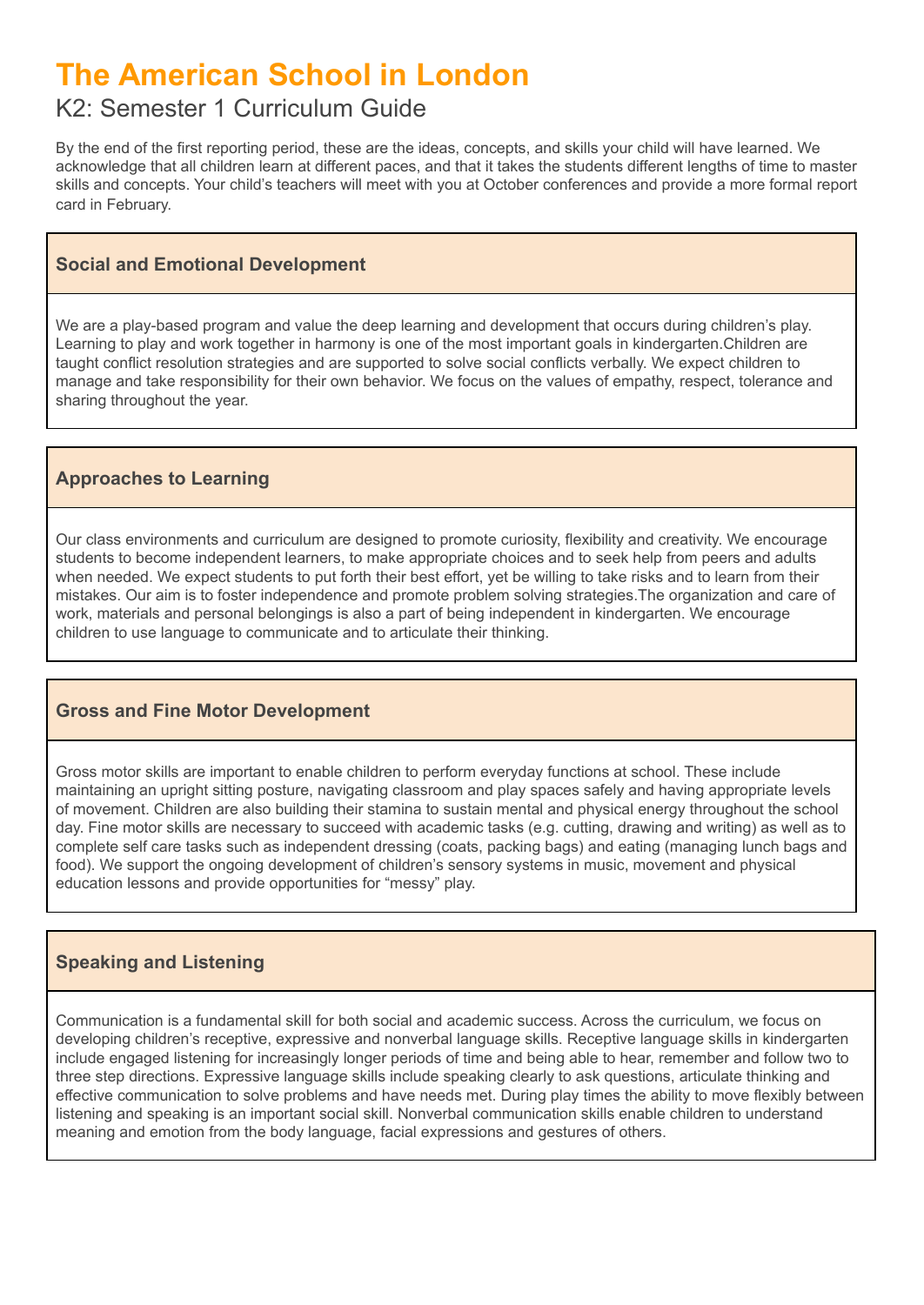#### **Reading**

We believe that learning to read can be a natural and joyful process in kindergarten. Our classrooms are rich literary environments that promote a love of literacy and the desire to read. In the first half of the year, we focus on foundational literacy skills: language development, phonological awareness (hearing sounds in words) and letter names and sounds. Children are also exposed to a wide selection of children's literature in our classroom libraries and in shared book experiences. Through book conversations, children build vocabulary and develop comprehension tools (e.g. asking questions, making predictions) that support their meaning-making as readers. Using big books, charts and enlarged text we explicitly teach early reading skills and behaviors (e.g. reading left to right with one-to-one matching, noticing patterns, and using clues in pictures and texts.)

#### **Writing**

Young children come to writing naturally, beginning with "mark making" and then discovering the magic of written communication. We honor each stage of children's written expression and encourage children to tell stories with drawings and words through approximation of letter formation and spelling. We gradually introduce standard letter formations and model the connections between the sounds we hear and the letters we write. Children are introduced to different types of writing and write across the curriculum (e.g. labeling, listing as scientists, making menus/letters/signs in play times). Our gradual and joyful approach to writing serves to build children's confidence and independence as they develop their skills and voice as young writers.

#### **Math**

Children are engaged and active mathematicians as they make sense of problems and share their thinking. Games, investigations and explorations encourage children to be open to many ways of thinking, and to be creative and curious about big mathematical ideas. Children work both independently and with peers to observe, count, sort, classify, build, graph, and ask questions as they develop their pattern finding and mathematical reasoning skills. We teach mathematics using a range of visuals, books, and tools which help children construct their understandings of concepts and deepen their number sense. Math concepts are also embedded into daily routines (e.g. attendance, days in school, and counting out materials) to help children see how math is important in our everyday lives.

#### **Project Work**

Project work is an opportunity for each class to pursue an in-depth investigation of a topic using inquiry. In the first semester, our project work is science-based, and we explore phenomena from the local natural world (e.g. plants, weather, animals, etc.) using close observation, recording (often with observational drawings), investigations, data collection, and analysis. We ask children to notice patterns, to think about cause and effect and to design models to show our understanding. Our project work depends and thrives on *wonder.* We wonder: *What do I see when I look* closely? How can I show what I see to others? What would happen if...? How did this happen? and What have I *learned?*